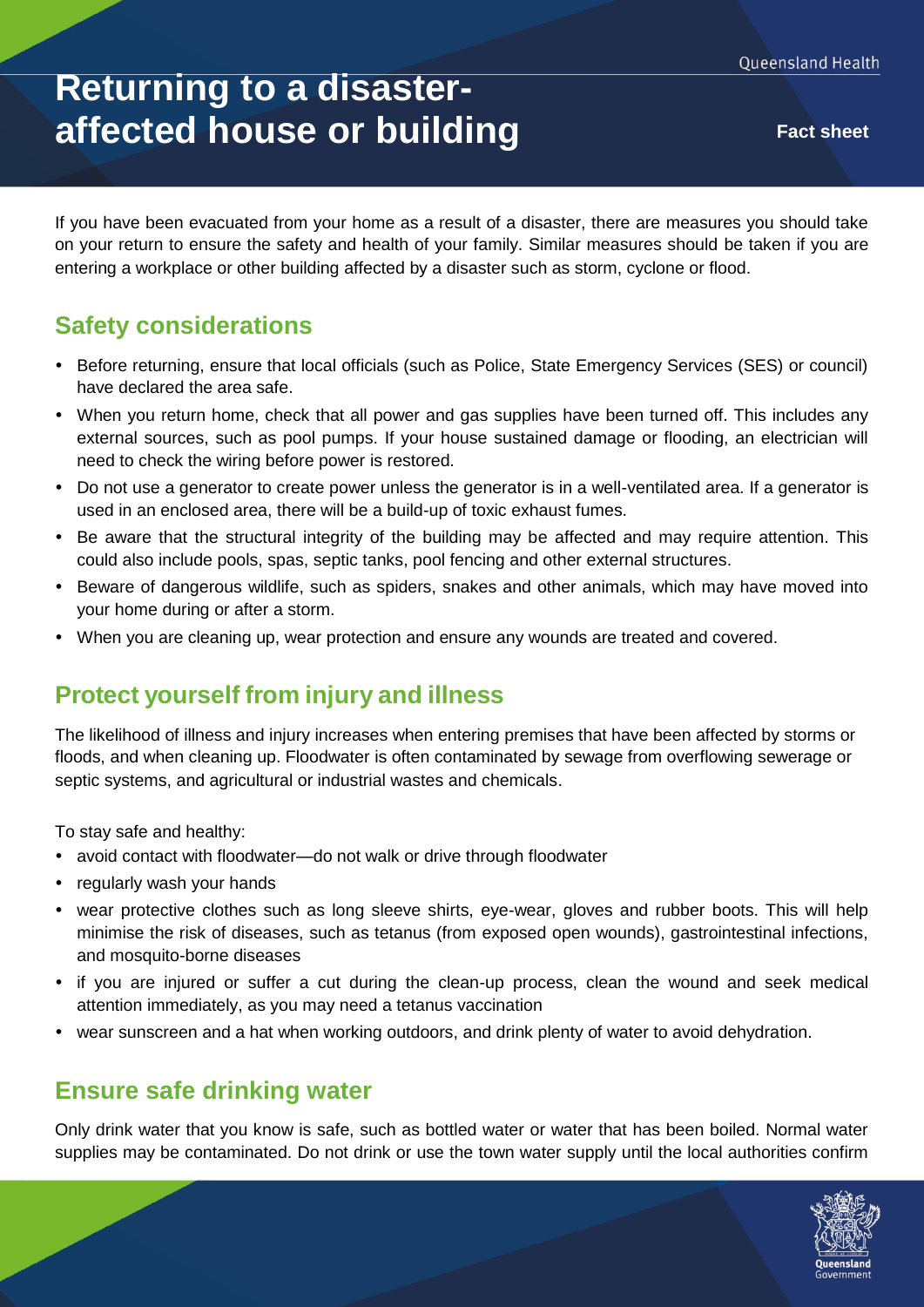it is safe. Once the local authority confirms the safety of the water supply, take the following steps if floodwater has submerged the taps in your home:

- run the taps for a few minutes to remove any contaminated water inside the tap
- remove any screens, flow regulators and aerators and thoroughly clean the tap and all parts with hot water and detergent
- apply a mild disinfectant to the tap and its parts
- rinse, reassemble the tap and run it for a few minutes before use.

For cleaning purposes, use water from taps that have not been submerged or contaminated.

## **Ensuring a safe food supply**

Throw away the following:

- foods that have come into direct contact with flood water
- perishable foods that have been left unrefrigerated for more than four hours
- canned foods that are open, bulging or damaged
- Cans that are still sealed and undamaged can be used after their labels have been removed, and after they have been washed and sanitised.
- any medicines/drugs that have had contact with floodwater or have not been kept appropriately refrigerated, as per the label
- Any home-grown fruits and vegetables that have been partially or completely submerged may be contaminated with harmful pathogens and should be thrown out.

If in doubt about the safety of any food, throw it out.

## **Cleaning buildings and yards**

- Assume anything that came into contact with floodwater is contaminated. Keep pets and children away from the area until it has been properly cleaned.
- Open doors and windows to increase ventilation and remove dampness. Any surfaces with mould should be cleaned with a household detergent or a white vinegar solution.
- Remove and discard household materials that cannot be cleaned and disinfected, such as carpets, mattresses, rugs and children's soft toys.
- All hard surfaces (floors, walls, benches), utensils and crockery, and outdoor play equipment, should be cleaned with hot water and household detergent, disinfected (e.g. with a bleach-based sanitiser) and given a final rinse with clean water.
- Materials or surfaces that contain asbestos should NOT be cleaned with hard brushes, water blasters or other high pressure cleaners. These surfaces should be cleaned by hand with soapy water and a cloth or sponge.
- Remove and empty any water from containers in your yard, such as buckets, pot plant bases and tyres, to minimise mosquito breeding.
- If yards are contaminated with mud from floods or rising water levels, let the mud dry out before using the yard.
- Pools and spas affected by floodwater should be emptied. Contact your local council to ensure an appropriate disposal method is undertaken. If you are unable to empty your pool/spa for a period of time due to ground saturation or some other reason, check it routinely to ensure mosquitoes are not breeding